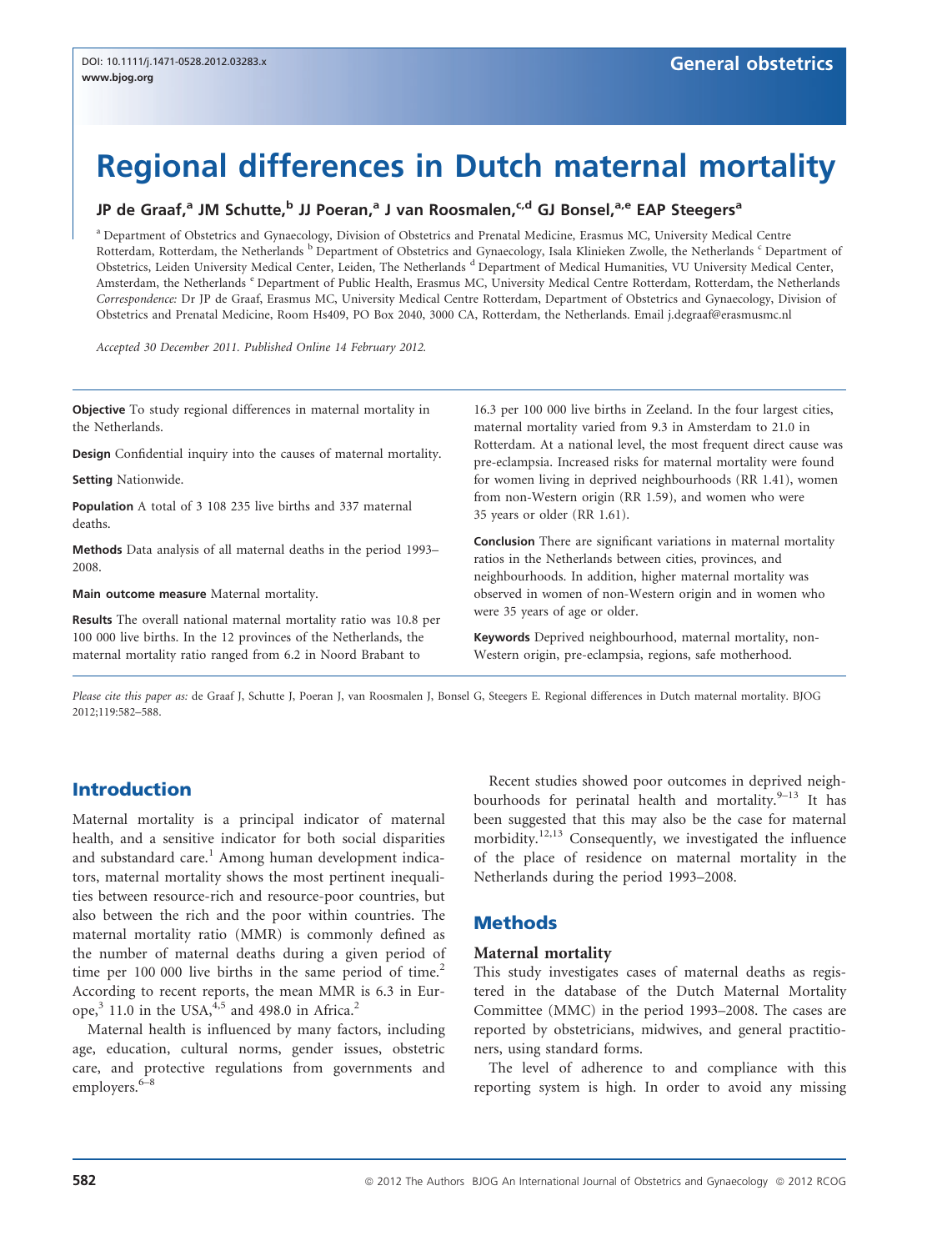cases, the database is cross-checked and complemented with data from Statistics Netherlands.

The MMC consists of eight obstetricians and one internist working in the field of maternal medicine. The Dutch Society of Obstetrics and Gynaecology is responsible for the appointment and supervision of the MMC.<sup>6</sup>

Maternal death is defined and classified according to the World Health Organization's International Classification of Diseases, $^{14}$  10th revision (ICD-10). The MMR is defined as the number of direct and indirect maternal deaths per 100 000 live births up to 42 days after the termination of pregnancy.<sup>6</sup> Direct maternal death is the result of a complication of the pregnancy or delivery, or management thereof. Indirect maternal death is caused by pre-existing disease or morbidity that developed or deteriorated during pregnancy.<sup>15</sup> Late maternal death is defined as the sum of direct and indirect mortality, occurring between 42 and 365 days after pregnancy. Regions, cities, and deprived neighbourhoods in the Netherlands.

The Netherlands comprises 12 provinces (Figure 1) that represent legal administrative units sitting between municipalities and the national government. Regional differences in MMR were analysed according to province, the four largest cities (C4), and deprived neighbourhoods (DNs). Previous studies have used postal codes and have confirmed their utility in birth outcome research.<sup>16–19</sup> Likewise, our study was also based on postal-code areas.

In 2007, the Dutch government designated 40 neighbourhoods as DNs: 20 of these were in the four largest cities of the Netherlands and the remainder were scattered



Figure 1. Maternal mortality ratio (MMR) in the provinces and four largest cities of the Netherlands.

over 14 smaller cities across the country.<sup>20</sup> These neighbourhoods were characterised by high rates of unemployment, crime, insecurity, and poor housing. Designation as a DN was based on the number of these determinants associated with the geographical area.<sup>21</sup>

#### Maternal characteristics

Maternal characteristics were categorised by age (<35 or  $\geq$ 35 years), parity (0 and  $\geq$ 1), and ethnicity. Ethnicity was defined by the care provider. In this study, we differentiated between Western (native Dutch and other Westerners) and non-Western (including different ethnic groups) women.

#### Statistical analysis

The frequency and relative risk (RR) of MMR were analysed according to region, cause of death, ethnicity, age, and parity. A chi-squared test was used for statistical analysis.

## **Results**

In the study period of 1993–2008, a total of 3 108 235 live births and 337 maternal deaths were registered (MMR 10.8). Twenty percent of these cases occurred in the four largest cities (C4), whereas they account for 14% of births. When excluding the C4, the remaining MMR was 8.4. The difference between the MMR of the C4 (15.2) and the rest of the country is statistically significant  $(P < 0.02)$ (Table 1). No other significant differences in the MMR in Table 1 were observed.

The highest MMR was seen in Rotterdam (21.0) and The Hague (19.2) (Table 2). The MMRs in these two cities were significantly higher compared with the MMR in the Netherlands once the C4 are excluded, as shown in Table 1  $(P < 0.001)$ . No other significant differences in relation to the MMRs listed in Table 2 were found.

Figure 1 presents the MMRs for the 12 provinces. Notably, the highest MMR occurred in the province of Zeeland (16.3). Compared with the national MMR excluding the C4, the high MMR in Zeeland was significant ( $P < 0.05$ ). The MMR for the remaining provinces varied from 6.2 to 13.1. None of these ratios differed significantly from the national MMR.

Pre-eclampsia/hypertension is the most frequent direct cause of death (Table 1). Its related MMR of 3.0 is higher compared with other European countries (Table 3). Preeclampsia/hypertension-related maternal mortality appeared to be higher in women living in deprived neighbourhoods and in non-Western women, compared with women living in non-deprived neighbourhoods and Western women, respectively (Table 4).

Twenty-nine of the deceased women lived in deprived neighbourhoods. Twenty-six (90%) of them resided in the C4 (Table 1). Table 2 shows their distribution in the C4: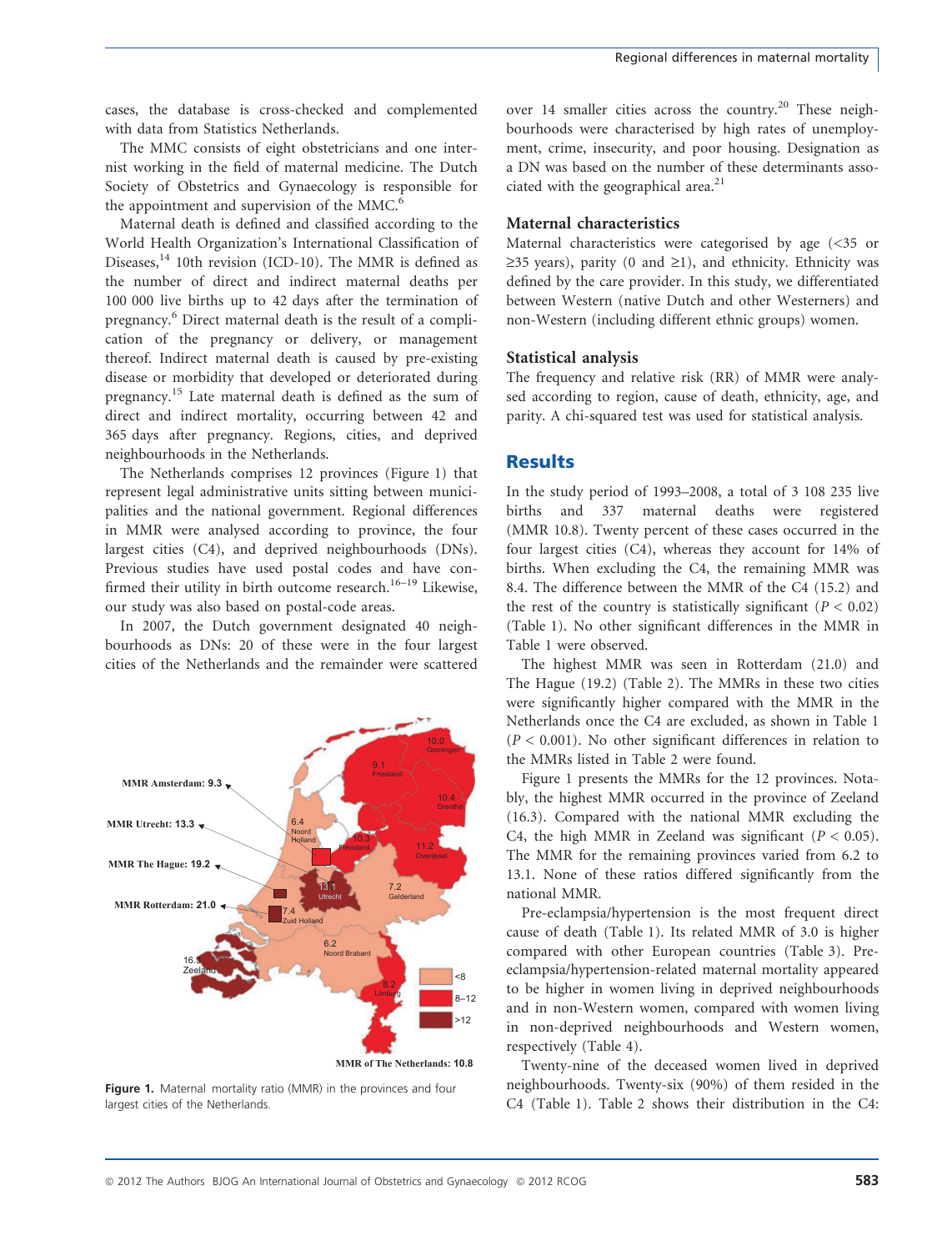| <b>Characteristics</b>                  | <b>NL</b> total |             | C <sub>4</sub> |             | Rest of NL (=excl. C4) | Postal code<br>unknown |               |  |
|-----------------------------------------|-----------------|-------------|----------------|-------------|------------------------|------------------------|---------------|--|
|                                         | $\mathbf n$     | $\mathbf n$ | % of NL total  | $\mathbf n$ | % of NL total          | $\mathbf n$            | % of NL total |  |
| Live births total*                      | 3 108 235       | 434 870     | 14             | 2 673 359   | 86                     | <b>NA</b>              | <b>NA</b>     |  |
| Maternal mortality total                | 337             | 66          | 20             | 224         | 66                     | 47                     | 14            |  |
| <b>MMR</b>                              | 10.8            |             | 15.2           |             | 8.4                    |                        | <b>NA</b>     |  |
| Pre-eclampsia/hypertension              | 92              | 18          | 20             | 62          | 67                     | 12                     | 13            |  |
| Thromboembolism                         | 56              | 9           | 16             | 39          | 70                     | 8                      | 14            |  |
| Other direct cause                      | 79              | 15          | 19             | 55          | 70                     | 9                      | 11            |  |
| Indirect cause                          | 110             | 24          | 22             | 68          | 62                     | 18                     | 16            |  |
| Maternal mortality, non-Western         | 87              | 40          | 46             | 36          | 41                     | 11                     | 13            |  |
| Maternal mortality, DN                  | 29              | 26          | 90             | 3           | 10                     | <b>NA</b>              | <b>NA</b>     |  |
| Maternal mortality, age $\geq$ 35 years | 99              | 22          | 22             | 62          | 63                     | 15                     | 15            |  |

| Table 1. Characteristics of the four largest cities (C4) compared with the rest of the Netherlands (NL) in the period 1993–2008 |  |
|---------------------------------------------------------------------------------------------------------------------------------|--|
|---------------------------------------------------------------------------------------------------------------------------------|--|

NA, not applicable.

\*Source: Statistics Netherlands (CBS), available online at: http://statline.cbs.nl/StatWeb/publication/?DM=SLNL&PA=37259ned&D1=1,27&D2= 0&D3=0-16&D4=20,33-48&HDR=T&STB=G2,G1,G3&VW=T.

Table 2. Comparison of the causes of maternal mortality and MMRs in the four largest cities in the Netherlands

| <b>Characteristics</b>                 |             | <b>Amsterdam</b> |                | <b>Rotterdam</b> |                | The Hague | <b>Utrecht</b>   |           |  |
|----------------------------------------|-------------|------------------|----------------|------------------|----------------|-----------|------------------|-----------|--|
|                                        | $\mathbf n$ | $%$ of C4        | $\mathbf n$    | $%$ of C4        | $\mathbf n$    | $%$ of C4 | $\boldsymbol{N}$ | $%$ of C4 |  |
| Live births total*                     | 162 245     | 37               | 118 845        | 27               | 93 821         | 22        | 59 959           | 14        |  |
| Maternal mortality total               | 15          | 23               | 25             | 38               | 18             | 27        | 8                | 12        |  |
| <b>MMR</b>                             | 9.3         |                  |                | 21.0             |                | 19.2      | 13.3             |           |  |
| Pre-eclampsia/hypertension             |             | 11               | 9              | 50               | 6              | 33        |                  | 6         |  |
| Thromboembolism                        |             | 11               | 3              | 33               | 3              | 33        | $\overline{2}$   | 22        |  |
| Other direct cause                     | 4           | 27               | $\overline{4}$ | 27               | 4              | 27        | 3                | 20        |  |
| Indirect cause                         | 8           | 33               | 9              | 38               | 5              | 21        | $\overline{2}$   | 8         |  |
| Maternal mortality, non-Western        | 8           | 20               | 16             | 40               | 13             | 33        | 3                | 8         |  |
| Maternal mortality, DN                 | 5           | 19               | 12             | 46               | $\overline{ }$ | 27        | <sup>7</sup>     | 8         |  |
| Maternal mortality, age $\geq$ 35 year |             | 32               | 7              | 32               | 6              | 27        | $\overline{2}$   | 9         |  |

\*Source: Statistics Netherlands (CBS), available online at: http://statline.cbs.nl/StatWeb/publication/?DM=SLNL&PA=37259ned&D1=1,27&D2=0& D3=0-16&D4=20,33-48&HDR=T&STB=G2,G1,G3&VW=T.

almost half of them (46%) lived in the city of Rotterdam. The MMR for the DN group was 15.6 compared with 10.5 in the non-DN group (Table 3). The mean of the MMRs in the DN groups were 18.2 in the C4 and 6.8 in the rest of the Netherlands, respectively. Eighty-seven (26%) of the women who died were of non-Western origin (Table 1). The total maternal mortality was significantly higher in non-Western women compared with Western women (Table 4). Ninety-nine (29%) deceased women were 35 years or older (Table 1). The total maternal mortality in those women was higher compared with younger women (Table 4). Indirect causes of maternal death were also more frequent amongst the older women. Table 5 shows that total maternal mortality as well as maternal mortality caused by pre-eclampsia/hypertension was significantly increased in Rotterdam and the Hague, when compared with the rest of the Netherlands, excluding the C4.

### **Discussion**

Despite the fact that the Netherlands is one of the 20 most prosperous countries in the world, $^{22}$  with a free and universally accessible prenatal care system, the maternal mortality ratio has increased in the last two decades.<sup>6</sup> In this study, we analysed regional differences in maternal mortality in the C4, the 12 provinces, and in 40 DNs. Our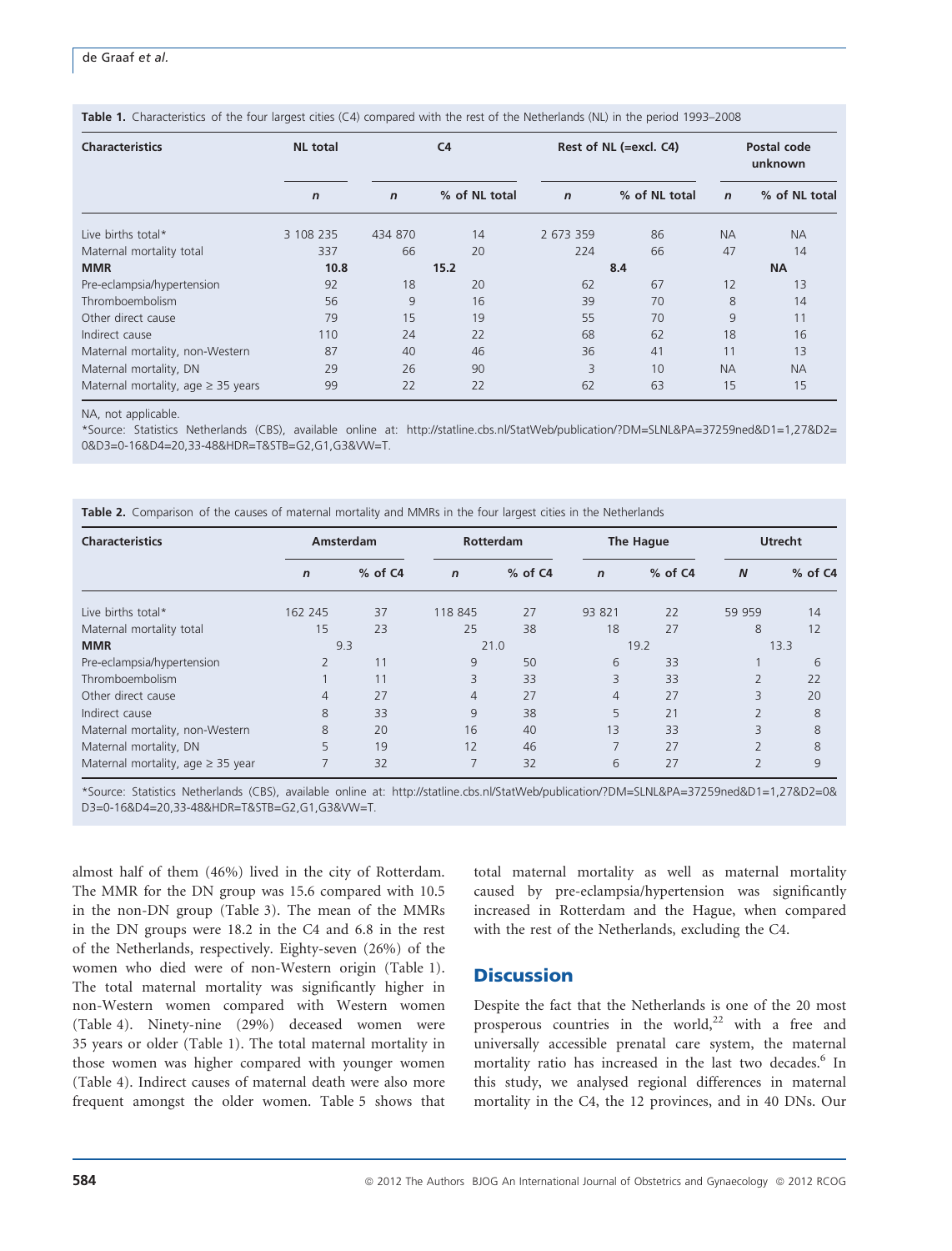| Causes of death                          |        | <b>The Netherlands</b><br>1993-2008 |              | <b>UK</b><br>1994-2008 <sup>42</sup> | <b>Denmark</b><br>2002-200643 | <b>Bavaria, Germany</b><br>1995-2000 <sup>44</sup> | France<br>2001-200645 |  |
|------------------------------------------|--------|-------------------------------------|--------------|--------------------------------------|-------------------------------|----------------------------------------------------|-----------------------|--|
|                                          | Non-DN | <b>DN</b>                           | <b>Total</b> |                                      |                               |                                                    |                       |  |
| All maternal deaths                      | 10.5   | 15.6                                | 10.8         | 12.4                                 | 11.0                          | 9.9                                                | 9.6                   |  |
| <b>Direct deaths</b>                     | 7.1    | 10.7                                | 7.3          | 5.5                                  | 5.4                           | 4.0                                                | 6.9                   |  |
| Pre-eclampsia/hypertension               | 2.6    | 8.6                                 | 3.0          | 0.8                                  | 0.5                           | 1.2                                                | 1.0                   |  |
| Thromboembolism                          | 1.9    | 0.5                                 | 1.8          | 1.6                                  | 2.6                           | 1.2                                                | 1.0                   |  |
| Other direct causes                      | 2.6    | 1.6                                 | 2.5          | <b>NA</b>                            | 2.3                           | 1.5                                                | 5.0                   |  |
| Indirect deaths                          | 3.5    | 4.8                                 | 3.5          | 6.9                                  | 5.6                           | 5.9                                                | 2.7                   |  |
| Cardiovascular                           | 1.8    | 2.7                                 | 1.9          | 2.0                                  | 2.1                           | 2.2                                                | 0.6                   |  |
| Neurological                             | 0.8    | 2.1                                 | 0.8          | 1.8                                  | 0.5                           | 0.9                                                | 1.0                   |  |
| Psychiatric                              | 0.3    | $\Omega$                            | 0.3          | 0.7                                  | 0.6                           | 0.9                                                | <b>NA</b>             |  |
| <b>Infectious</b>                        | 0.2    | $\Omega$                            | 0.2          | <b>NA</b>                            | 0.4                           | <b>NA</b>                                          | <b>NA</b>             |  |
| Endocrine, metabolic, and immune disease | 0.1    | $\Omega$                            | 0.1          | <b>NA</b>                            | <b>NA</b>                     | <b>NA</b>                                          | 0.2                   |  |
| Malignant                                | 0.1    | $\mathbf{0}$                        | 0.1          | 0.3                                  | 0.4                           | 0.6                                                | 0.2                   |  |
| Other indirect                           | 0.2    | $\overline{0}$                      | 0.2          | 2.1                                  | 1.6                           | 1.2                                                | 0.7                   |  |

Table 3. A comparison of direct, indirect and total MMR between the Netherlands and a selection of European countries

NA, not applicable.

Table 4. Relative risk of maternal mortality by age, nulliparity, deprived neighbourhood (DN) and non-Western ethnicity

|                            | Age $\geq$ 35 years (vs<br>$<$ 35 years) |           |                          |              |             | <b>Nulliparity</b><br>(vs multiparity) |                                         |   |              |           | Deprived neighbourhood<br>(vs non-DN)         |           | Non-Western (vs Western) |           |                                   |           |  |
|----------------------------|------------------------------------------|-----------|--------------------------|--------------|-------------|----------------------------------------|-----------------------------------------|---|--------------|-----------|-----------------------------------------------|-----------|--------------------------|-----------|-----------------------------------|-----------|--|
|                            | $\mathbf n$                              | <b>RR</b> | $(95\% \; \text{Cl})$    | P            | $\mathbf n$ | <b>RR</b>                              | $(95\% \; \text{Cl})$                   | P | $\mathsf{n}$ | <b>RR</b> | $(95\% \; \text{Cl})$                         | P         | $\mathbf n$              | <b>RR</b> | $(95\% \, \text{Cl})$             | P         |  |
| Total deaths               | 99.                                      | -1.61     | 1 28–2 01                | $\leq$ 0.001 |             |                                        | 172 0.97 0.80-1.16 NS 29 1.41 0.97-2.06 |   |              |           |                                               | NS.       | 87                       |           | $159$ 1 26 - 2 0 2 $\leq$ 0 0 0 1 |           |  |
| Pre-eclampsia/hypertension | 23                                       | 1.37      | $0.87 - 2.16$            | <b>NS</b>    |             |                                        |                                         |   |              |           | 52 1.07 0.76-1.50 NS 16 2.85 1.68-4.85 <0.001 |           | 31                       | 2.08      | $1.38 - 3.12 \le 0.001$           |           |  |
| Thromboembolism            |                                          |           | 18 1.76 1.03-2.99 < 0.01 |              |             |                                        | 25 0.84 0.53-1.35 NS                    |   |              |           | $1$ 0.29 0.04-2.11                            | <b>NS</b> | 11                       | 1 2 1     | $0.64 - 2.31$                     | <b>NS</b> |  |
| Other direct causes        |                                          |           | 22 1 52 0 95-2 44        | <b>NS</b>    |             |                                        | 39 0.93 0.64-1.37 NS                    |   |              |           | 3 0 62 0 20 - 1 97                            | <b>NS</b> | 23                       |           | $180$ 1 13 - 2 86 $\leq 0.01$     |           |  |
| Indirect causes            |                                          | 36 1 79   | $123 - 261$              | < 0.001      |             |                                        | 56 0.96 0.70-1.33 NS                    |   |              |           | 9 1.34 0.68-2.65                              | <b>NS</b> | 22.                      | 1 2 3     | $0.78 - 1.95$                     | <b>NS</b> |  |

NS, not significant.

P is calculated using the chi-squared test.

| <b>Table 5.</b> Relative risk of maternal mortality in the four largest cities compared with the rest of the Netherlands |             |           |                                                                                            |  |  |  |           |   |           |  |               |  |                |  |                   |  |
|--------------------------------------------------------------------------------------------------------------------------|-------------|-----------|--------------------------------------------------------------------------------------------|--|--|--|-----------|---|-----------|--|---------------|--|----------------|--|-------------------|--|
|                                                                                                                          | Amsterdam   |           |                                                                                            |  |  |  | Rotterdam |   | The Hague |  |               |  | <b>Utrecht</b> |  |                   |  |
|                                                                                                                          | $\mathbf n$ | <b>RR</b> | $(95\% \text{ Cl})$ P n RR $(95\% \text{ Cl})$                                             |  |  |  |           | P |           |  | n RR (95% CI) |  |                |  | P n RR (95% CI) P |  |
| Total deaths                                                                                                             |             |           | 15 1.10 0.65-1.86 NS 25 2.51 1.66-3.80 <0.001 18 2.29 1.42-3.70 <0.001 8 1.59 0.79-3.22 NS |  |  |  |           |   |           |  |               |  |                |  |                   |  |
| Pre-eclampsia/hypertension 2 0.53 0.13-2.17 NS 9 3.27 1.62-6.57 <0.001 6 2.76 1.19-6.37 <0.01 1 0.72 0.10-5.19 NS        |             |           |                                                                                            |  |  |  |           |   |           |  |               |  |                |  |                   |  |

NS, not significant.

P is calculated using the chi-squared test.

study showed large regional differences. The C4 show a higher MMR compared with the rest of the Netherlands. For Rotterdam and the Hague, the differences were highly significant. This could be because urbanisation is associated with an increase in environmental health risks, risk behaviour, stress, and low socio-economic status.<sup>12,23–25</sup>

Of the 12 provinces, Zeeland showed the highest MMR, which is significantly different from the rest of the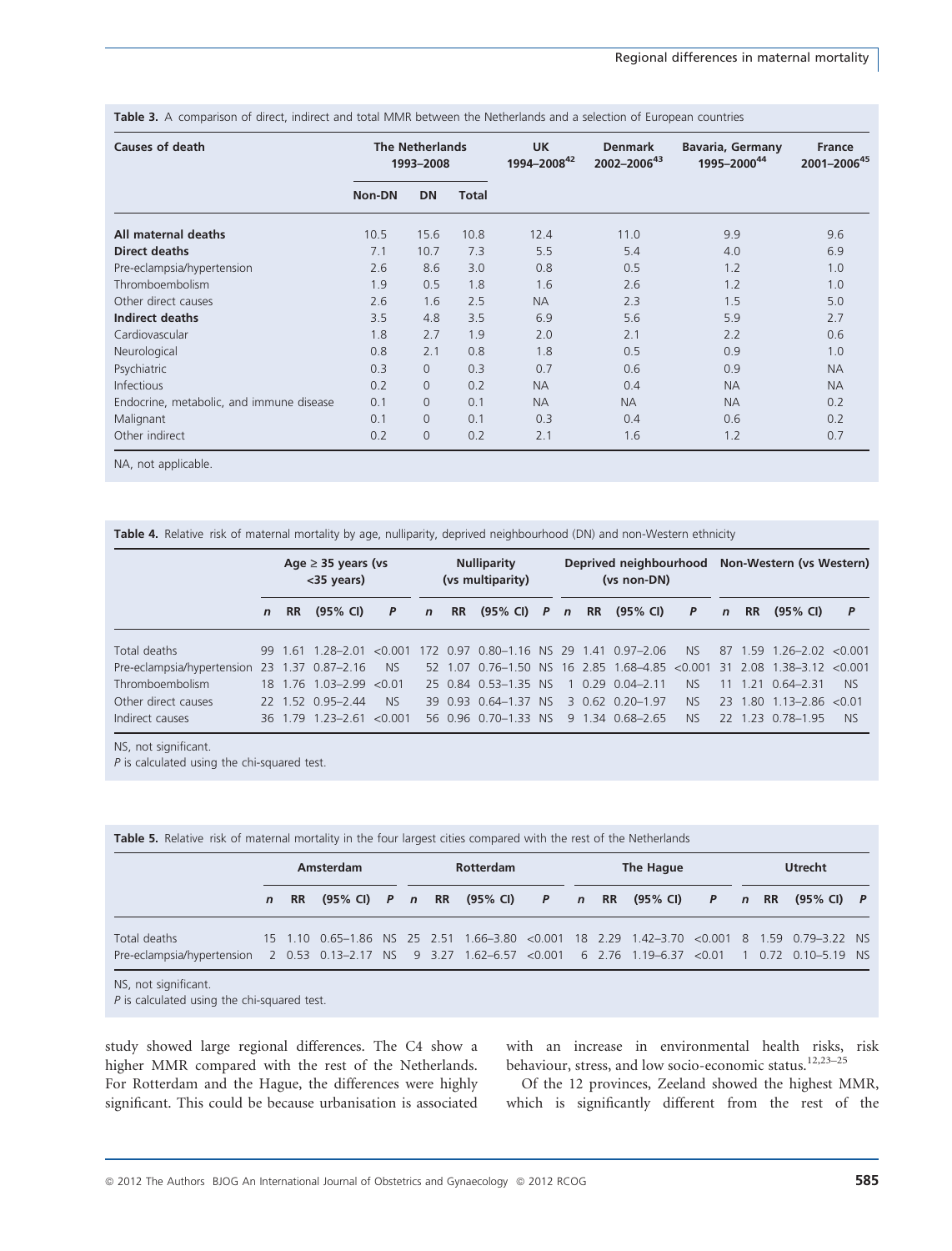Netherlands. Possible reasons for this poor outcome can be derived from Statistics Netherlands:<sup>26</sup> the frequency of hypertension in Zeeland is the highest in the country; there are fewer hospitals for the area and the travel times are long, which have been shown to be important risk factors;  $6.19$  and socio-economic status and lifestyle in the region are below the average standards. In addition, self-score questionnaires demonstrate that the inhabitants of Zeeland rate their health condition as the lowest in the country.

The high MMRs in DNs could be explained by an accumulation of heterogeneous risk factors present within these neighbourhoods,  $9,19,20$  for example a lack of health insurance, low income, poor education, irregular consultation, and stress.<sup>27-30</sup>

The MMR of non-Western women is also high, and this excess risk has been reported in several European studies.31–33 The common denominator is low socio-economic status. However, in the Netherlands 75% of non-Western pregnant women do not live in deprived neighbourhoods.<sup>34</sup> A lack of proficiency in Dutch and therefore an inability to access adequate antenatal care is a more plausible explanation. This can result in late antenatal care, $35$  insufficient understanding of warning symptoms,  $6,36$  inadequate diagnosis, and poor compliance with the advice of the midwife or doctor.<sup>36–38</sup>

In this study, women aged 35 years or older were also at increased risk of maternal mortality, probably because of a deterioration of pre-existing disease. A growing number of women aged  $\geq$ 35 years embark on a pregnancy, despite pre-existing medical problems.

The maternal mortality ratio (MMR) related to preeclampsia/hypertension in the Netherlands is higher than in other European countries (Table 3). Substandard care, both in community and hospital care, has previously been shown to be involved. $36$ 

In 2005, the Dutch Society of Obstetrics and Gynaecology (DSOG) implemented the revised Guideline Hypertensive Disease in Pregnancy.<sup>39,40</sup> Since 2005, a total of eight regional audits were organised to evaluate adherence to these guidelines and compliance with its protocols. It appeared that common practice was inadequate. Consequently, the DSOG strongly advised an improvement and adherence to the guidelines in general and hospital practices. In addition, adequate prophylaxis of eclamptic seizures should be enhanced. $41 \overline{1}$  m general, well-organised programmes for education and information should be initiated, particularly for women with a low socio-economic status and of non-Western origin.

In conclusion, marked differences in maternal mortality are observed between cities, provinces and neighbourhoods in The Netherlands. Furthermore, higher maternal mortality was observed in women of non-Western origin and for women aged  $\geq$ 35 years. This should be taken into

account in current discussions on the quality of obstetric care.

# Disclosure of interests

The authors declare that they have no competing interests.

# Contribution to authorship

JPdG co-developed the core idea and the study design, conducted the analyses, interpretated the results and wrote the article. JMS co-developed the core idea, participated in the study design, collected the primary data for analysis and participated in the interpretations of the results and revision of the draft version of the article. JP conducted the analyses, interpreted the results and revised the draft version of the article. JvR co-developed the core idea and participated in the interpretations of the results and in the revision of the draft version of the article. GJB co-developed the core idea, developed the study design and the data analysis, participated in the interpretation of results and wrote the article. EAPS developed the core idea and participated in the study design, analyses and interpretation of the results, and wrote the article. All authors approved the final version of the article.

#### Details of ethics approval

Not required.

### Funding

None to declare.

### Acknowledgements

The national data on maternal mortality were kindly provided by the Dutch Maternal Mortality Committee of the Dutch Society of Obstetrics and Gynaecology, and the authors would like to thank all of the members of the Dutch Maternal Mortality Committee.

## **References**

- 1 Lewis G (ed.). Why Mothers Die 2000–2002, The Sixth Report on Confidential Enquiry into Maternal and Child Health. London: RCOG Press, 2004 [Available online at: http://www.hqip.org.uk/assets/NCAPOP-Library/CMACE-Reports/33.-2004-Why-Mothers-Die-2000-2002-The-Sixth-Report-of-the-Confidential-Enquiries-into-Maternal-Deaths-in-the-UK.pdf] Last accessed 27 January 2012.
- 2 Betrán AP, Wojdyla D, Posner SF, Metin Gülmezoglu A. National estimates for maternal mortality: an analysis based on the WHO systematic review of maternal mortality and morbidity. BMC Public Health 2005;5:131.
- 3 EURO-PERISTAT. European Perinatal Health Report ''better statistics for better health for pregnant women and their babies''. SCPE, EUROCAT & EURONEOSTAT, 2008. Available online at: www.euro peristat. com/bm.doc/european-perinatal-health-report.pdf.
- 4 World Health Organisation. Maternal Mortality in 2000: Estimates Developed by WHO, UNICEF and UNFPA. Geneva, Switzerland: WHO, 2004.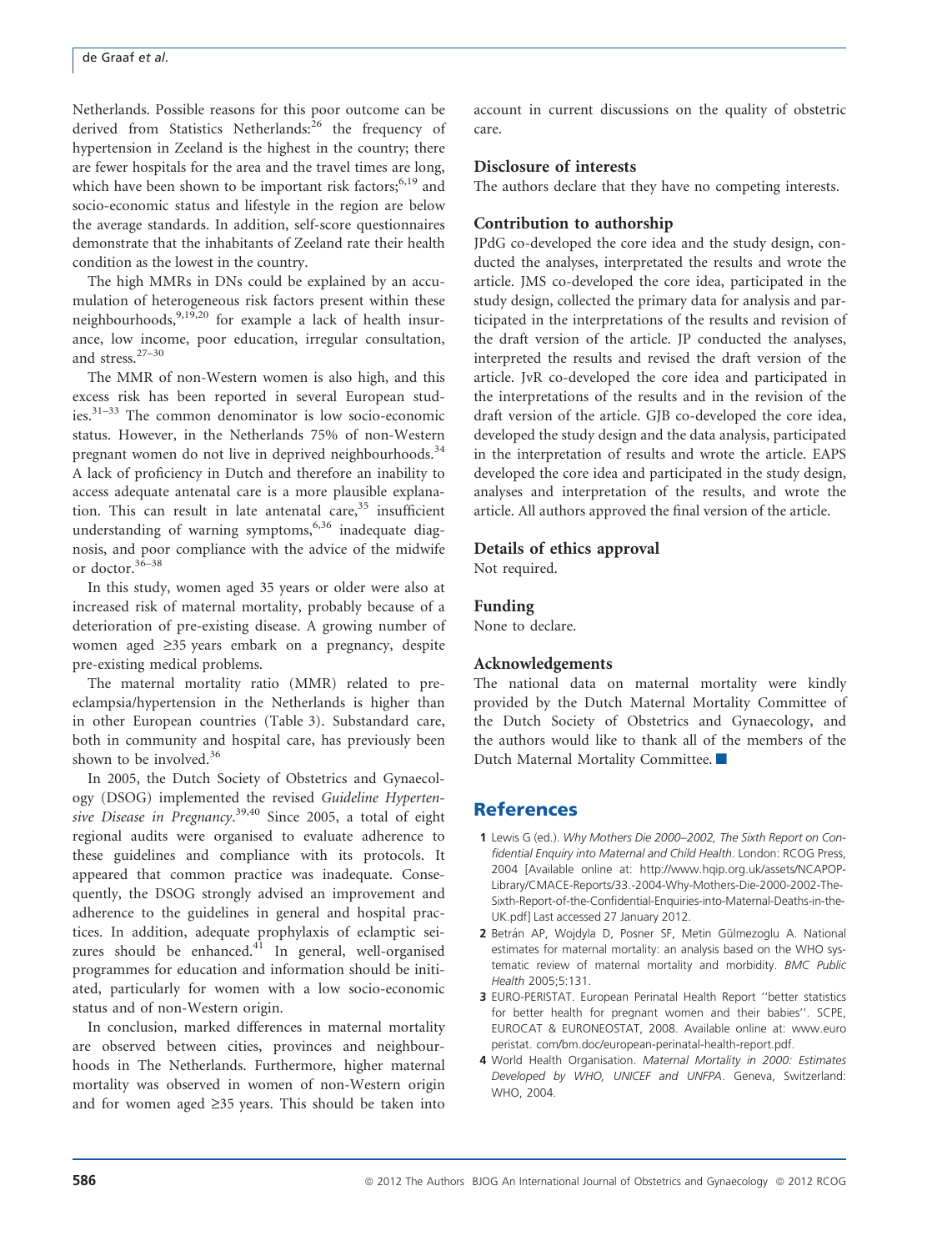- 5 Khan KS, Woydyla D, Say L, Gulmezoglu AM, Van Look PF. WHO analysis of causes of maternal death. A systematic review. Lancet 2006;367:1066–74.
- 6 Schutte JM, Steegers EA, Schuitemaker NW, Santema JG, de Boer K, Pel M, et al. Rise in maternal mortality in the Netherlands. BJOG 2010;117:399–406.
- 7 United Nations Children's Fund. State of the World's Children 2004: Girls, Education and Development. New York, NY: United Nations Children's Fund, 2003.
- 8 Ronsmans C, Graham WJ. Lancet Maternal Survival Series Steering Group. Maternal mortality: who, when, where, and why. Lancet 2006;368:1189–200.
- 9 Timmermans S, Bonsel GJ, Steegers-Theunissen RP, Mackenbach JP, Steyerberg EW, Raat H, et al. Individual accumulation of heterogeneous risks explains perinatal inequalities within deprived neighbourhoods. Eur J Epidemiol 2011;26:165–80.
- 10 Poeran J, Denktas S, Birnie E, Bonsel GJ, Steegers EAP. Urban perinatal health inequalities. J Matern Fetal Neonatal Med 2011;24: 643–6.
- 11 de Graaf JP, Ravelli AC, Wildschut HI, Denktas S, Voorham AJ, Bonsel GJ, et al. Perinatale uitkomsten in de vier grote steden en de prachtwijken in Nederland.[Perinatal outcomes in the four largest cities and in deprived neighbourhoods in The Netherlands]. Ned Tijdschr Geneeskd 2008;152:2734–40 (In Dutch).
- 12 Agyemang C, Vrijkotte TGM, Droomers M, van der Wal MF, Bonsel GJ, Stronks K. The effect of neighborhood income and deprivation on pregnancy outcomes in Amsterdam, The Netherlands. J Epidemiol Community Health 2009;63:755–60.
- 13 Luo ZC, Wilkins R, Kramer MS. Fetal and Infant Health Study Group of the Canadian Perinatal Surveillance System. Effect of neighbourhood income and maternal education on birth outcomes: a population-based study. CMAJ 2006;174:1415–20.
- 14 International Classification of Diseases. Manual of the International Classification of Diseases, Injuries and Causes of Death, Vol. 1. Based on the recommendations of the 10th Revision Conference. Geneva: World Health Organisation, 1992.
- 15 Schutte JM, de Jonge L, Schuitemaker NW, Santema JG, Steegers EA, van Roosmalen J. Indirect maternal mortality increases in The Netherlands. Acta Obstet Gynecol Scand 2010;89:762–8.
- 16 Juhn YJ, Sauver JS, Katusic S, Vargas D, Weaver A, Yunginger J. The influence of neighborhood environment on the incidence of childhood asthma: a multilevel approach. Soc Sci Med 2005; 60:2453–64.
- 17 Ekwo EE, Moawad A. Maternal age and preterm births in a black population. Paediatr Perinat Epidemiol 2000;14:145–51.
- 18 Krieger N, Chen JT, Waterman PD, Soobader MJ, Subramanian SV, Carson R. Choosing area based socioeconomic measures to monitor social inequalities in low birth weight and childhood lead poisoning: The Public Health Disparities Geocoding Project (US). J Epidemiol Community Health 2003;57:186–99.
- 19 Tromp M, Eskes M, Reitsma JB, Erwich JJ, Brouwers HA, Rijninks-van Driel GC, et al. Regional perinatal mortality differences in The Netherlands; care is the question. BMC Public Health 2009;9:102–10.
- 20 Ministry of Infrastructure and the Environment (VROM). Ruimtelijke concentratie van achterstanden en problemen. Vaststelling selectie 40 aandachtswijken en analyse achtergronden. [Geographic distribution of deprived neighbourhoods and their problems. Selection criteria for the determination of 40 deprived neighbourhoods.] The Hague: VROM, 2007. (In Dutch) [Available online at: www.rijksover heid.nl/documenten-en-publicaties/kamerstukken/2007/09/26/beant woording-kamervragen-wijkenselectie-onderzoeksrapport-ruimtelijkeconcentratie-van-achterstanden-en-problemen-pdf.html] Last accessed 27 January 2012.
- 21 Dutch Government. Indicatoren voor selectie van de wijken [Determinants for the selection of deprived neighbourhoods]. The Hague: Rijksoverheid, 2010. (In Dutch) [Available online at: http://www.rijk soverheid.nl/onderwerpen/aandachtswijken/documenten-en-publicaties/ rapporten/2010/06/23/indicatorbeschrijving-outcomemonitor-wijkenaan pak.html] Last accessed 27 January 2012.
- 22 International Monetary Fund World. Economic Outlook Database-October 2009. Washington, DC: International Monetary Fund World, 2010 [Available at: http://www.imf.org/external/pubs/ft/weo/ 2010/02/pdf/text.pdf] Last accessed 27 January 2012.
- 23 Mohan J, Twigg L, Barnard S, Jones K. Social capital, geography and health: a small-area analysis for England. Soc Sci Med 2005;60: 1267–83.
- 24 World Health Organization. The World Health Report 1995. Bridging the Gaps. Geneva: World Health Organization, 1995.
- 25 World Health Organization. Obesity: Preventing and Managing the Global Epidemic. Report of WHO Consultation on Obesity. Geneva: World Health Organization, 1998(unpublished document WHO/NUT/ NCD/98.1).
- 26 Statistics Netherlands. Gezondheid; Regionaal: Landsdeel Provincie GGD Perioden 2004–2007 [Health, Regional: Country Section – County – Public Health Service, 2004–2007]. The Hague; 2010. (In Dutch) [Available online at: http://statline.cbs.nl/StatWeb/ publication/?VW=T&DM=SLNL&PA=71775ned&LA=NL] Last accessed 27 January 2012.
- 27 Pickett K, Pearl M. Multilevel analyses of neighbourhood socioeconomic context and health outcomes: a critical review. J Epidemiol Community Health 2001;55:111–22.
- 28 Charreire H, Combier E. Poor prenatal care in an urban area: a geographic analysis. Health Place 2009;15:412–9.
- 29 Delvaux T, Buekens P, Godin I, Boutsen M. Barriers to prenatal care in Europe. Am J Prev Med 2001;21:52–9.
- 30 Mclafferty S, Grady S. Prenatal care need and access: a GIS analysis. J Med Syst 2004;28:321–33.
- 31 Philibert M, Deneux-Tharaux C, Bouvier-Colle M. Can excess maternal mortality among women of foreign nationality be explained by suboptimal obstetric care? BJOG 2008;115:1411–8.
- 32 Department of Health. Why Mothers Die. Sixth Report on Confidential Enquiries into Maternal Deaths in the United Kingdom, 2000– 2002. London: RCOG Press, 2004.
- 33 Razum O, Jahn A, Blettner M, Reitmaier P. Trends in maternal mortality ratio among women of German and non-German nationality in West Germany, 1980–1996. Int J Epidemiol 1999;28:919–24.
- 34 Netherlands Perinatal Registry. Yearbooks 2001-2006 Perinatal Care in the Netherlands. [Available online at: www.perinatreg.nl/jaarboe ken\_zorg\_in\_nederland?noCache=766;1304237820] Last accessed 27 January 2012.
- 35 Alderliesten ME, Vrijkotte TG, van der Wal MF, Bonsel GJ. Late start of antenatal care among ethnic minorities in a large cohort of pregnant women. BJOG 2007;114:1232–9.
- 36 Schutte J, Schuitemaker N, van Roosmalen J, Steegers EA. Substandard care in maternal mortality due to hypertensive disease in pregnancy in the Netherlands. BJOG 2008;115:732–6.
- 37 van Roosmalen J, Schuitemaker NWE, Brand R, van Dongen PWJ, Bennebroek Gravenhorst J. Substandard care in immigrant versus indigenous maternal deaths in The Netherlands. BJOG 2002;109: 212–3.
- 38 Steegers EA, von Dadelszen P, Duvekot JJ, Pijnenborg R. Pre-eclampsia. Lancet 2010;376:631–44.
- 39 DSOG. Guideline Hypertensive Disease in Pregnancy 2005. [Available at: http://nvog-documenten.nl/index.php?pagina=/richtlijn/pagina.php &fSelectTG\_62=75&fSelectedSub=62&fSelectedParent=75]. Last accessed 27 January 2012.